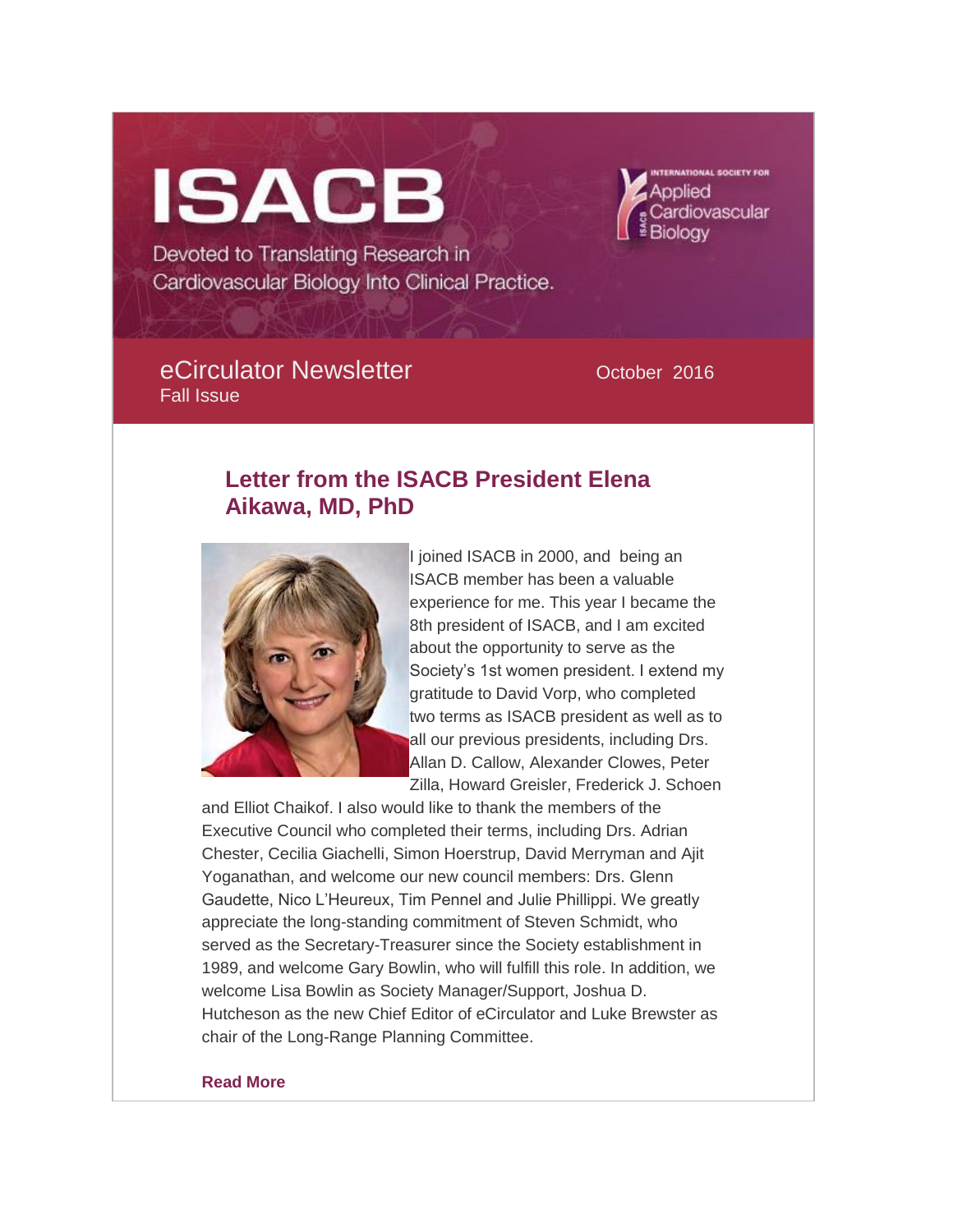## **ISACB – It's all about the word APPLIED and the people who make the science happen! by Steven Schmidt, PhD**

Congratulations to Kristina Rinker, PhD from the University of Calgary and Glenn Gaudette , PhD, from Worcester Polytechnic Institute (WPI) and their respective committees for planning and orchestrating another stellar ISACB Biennial Meeting – ISACB's 15th Biennial Meeting – in Banff, Alberta, Canada September 7 -10, 2016. This meeting especially epitomized all that past attendees of ISACB Biennial Meetings have grown to expect – an absolutely outstanding and diverse scientific program – with contributions from clinicians, clinician scientists, academic scientists and industry scientists – all presented in an intimate and interesting venue that promotes collegiality and the exchange of science as well as networking and the opportunity to develop personal relationships with like-minded colleagues. ISACB Biennial Meetings have also become highly regarded as venues for young investigators to present their work and for them to be mentored by more senior researchers.

#### **[Read More](http://isacb.org/isacb-%E2%80%93-it%E2%80%99s-all-about-the-word-applied-and-the-people-who-make-the-science-happen-by-steven-schmidt)**

# **Perspective of a First Time ISACB Biennial Meeting Attendee by Cynthia St. Hilaire, PhD**

My name is Cindy St. Hilaire and the 15th Biennial was my first ISACB meeting. I'm an Assistant Professor at the University of Pittsburgh and started up my lab in July 2015. My training was in biochemistry and my postdoctoral research focused on a rare genetic disease that presents with lower-extremity calcification and vessel tortuosity. Moving forward I want to expand my research into other vascular pathologies such as calcific aortic valve disease and aneurysms.

#### **[Read More](http://isacb.org/perspective-of-a-first-time-isacb-biennial-meeting-attendee)**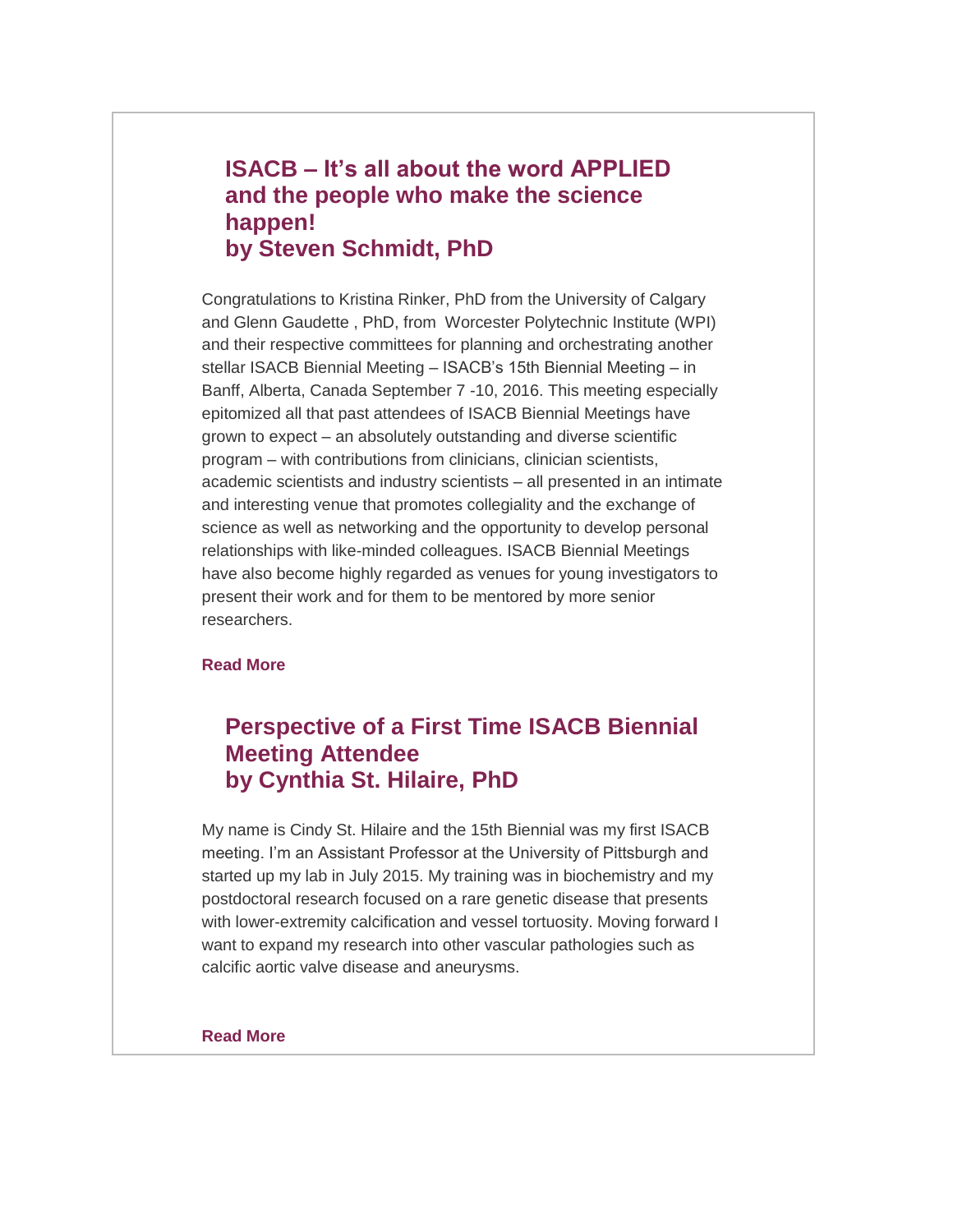## **News from 15th Biennial Meeting Chairs**

We had a great 15th Biennial meeting in Banff last month. Beautiful mountains, fantastic talks, and new and renewed friendships. Keynote speaker Dr. Ben Starnes gave a great talk and tribute to one of the ISACB founders, Dr. Alex Clowes, who passed away last year. Gala keynote Dr. Stu Hutchison took us on a mountaineering tour around the world in his presentation. We had a great group of poster and podium young investigator finalists and award winners. Thank you to our sponsors Medtronic, Gore, Cook, CHI, Vascutek, Liva Nova, Endologix, University of Calgary, WPI, and the Alberta Epigenetics Network for helping making this great conference possible. We are already using information from the post-meeting survey in our planning for the next biennial meeting, which we are happy to announce will be in Bordeaux France! We look forward to seeing you there in 2018!

Tina Rinker and Glenn Gaudette

## **15th Biennial Meeting Award Winners**

The ISACB Biennial meeting included great talks by both senior and junior investigators. Click the link below to learn more about the awards that supported our early career scientists.

**[Read More](http://isacb.org/15th-biennial-meeting-award-winners)**

## **Twitter Updates from #ISACB2016**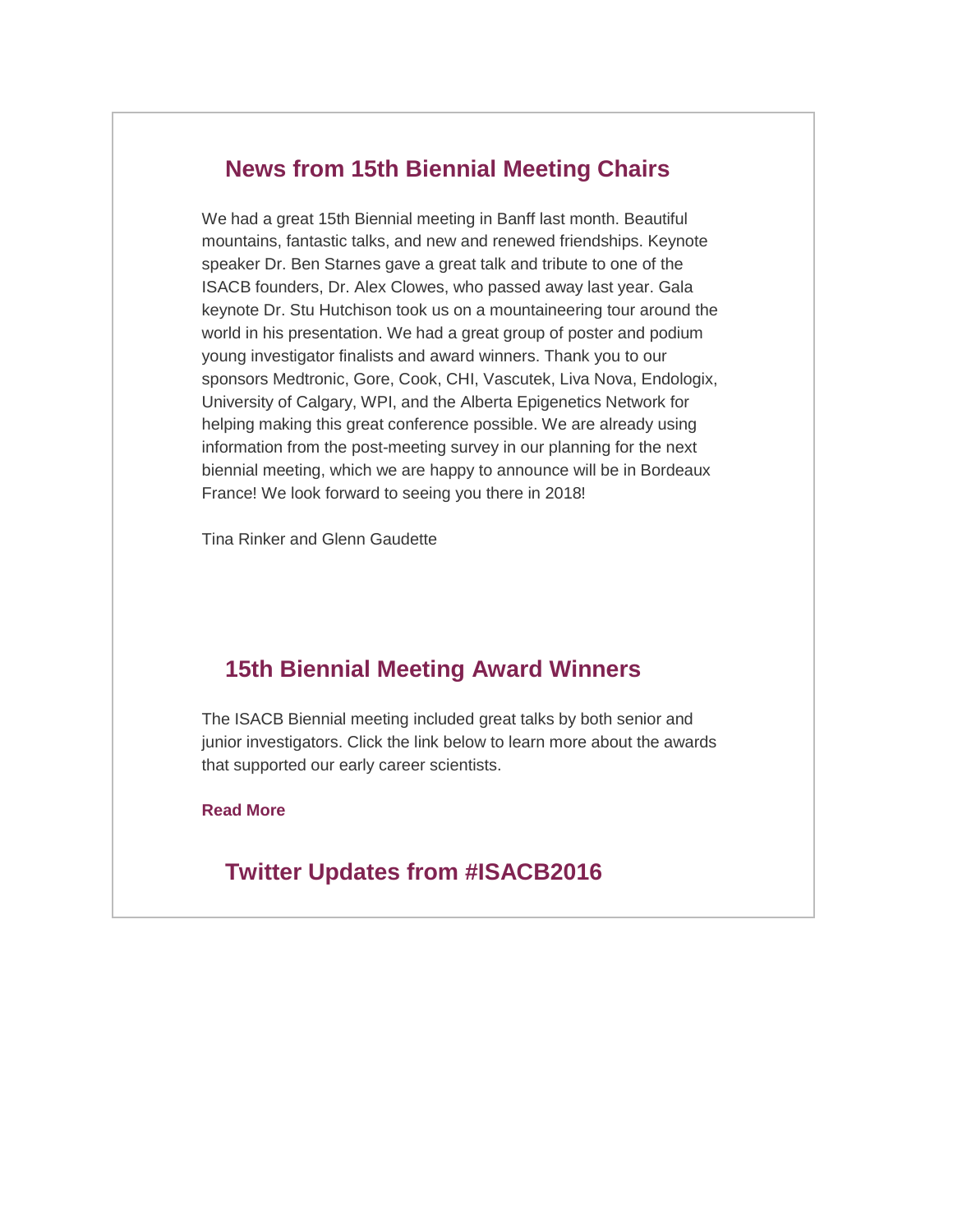**Putt** David Vorp @DavidVorp

Following

ň

#ISACB2016 starts w/ a great workshop on delivering #TED style talks by @AppliedCVBio leader Dr. Jane Grande-Allen!



4% **ST** Reply to @DavidVorp @AppliedCVBio

#### **[See More Tweets](http://isacb.org/twitter-updates)**

# **Cardiovascular calcification and hard sciences: a solid match by Sergio Bertazzo, PhD**

Hard tissues share a common feature with the calcification present in soft diseased tissues, in that they contain quite distinctive materials that include inorganic and organic components. These tissues and calcification are formed from a combination of minerals (the inorganic component), proteins and cells (the organic component). Collectively these are examples of biominerals, which are placed at a unique intersection of different fields of study, such as Biology, Medicine, Chemistry and Physics.

#### **[Read More](http://isacb.org/scientific-profile-by-sergio-bertazzo)**